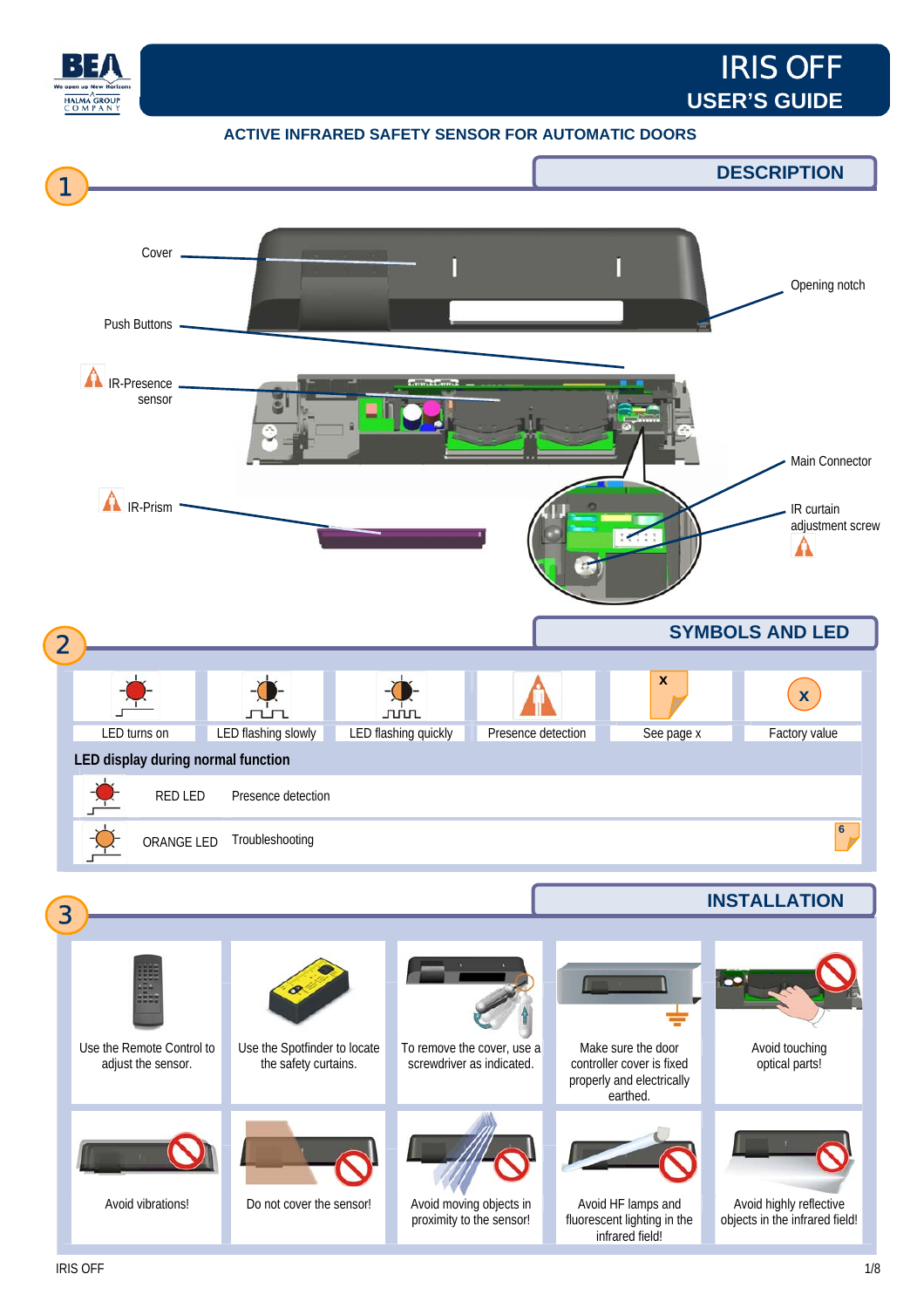

## **Mounting the sensor**



 $= -2$ MOUNTING TEMPLATE 

Mount the sensor at a maximum height of 5 cm from the bottom line of the door controller.



2 **Wiring the sensor GREEN SENSOR 12-24V AC-DC BROWN POWER SUPPLY YELLOW\* IMPULSE INPUT OPENS DOOR WHITE\* PINK IR** Ò **SAFETY INPUT GREY PS DOOR OPEN** \* For the assisted setup of the sensor, the sensor needs to launch an opening **4** cycle of the door. Therefore the opening output should be wired to the impulse input of the door controller. To ensure waterproof installation, place the cable as shown above.





**When mounting one sensor on each side of the door above a highly reflective threshold, select different frequencies to avoid crosstalk between the sensors.**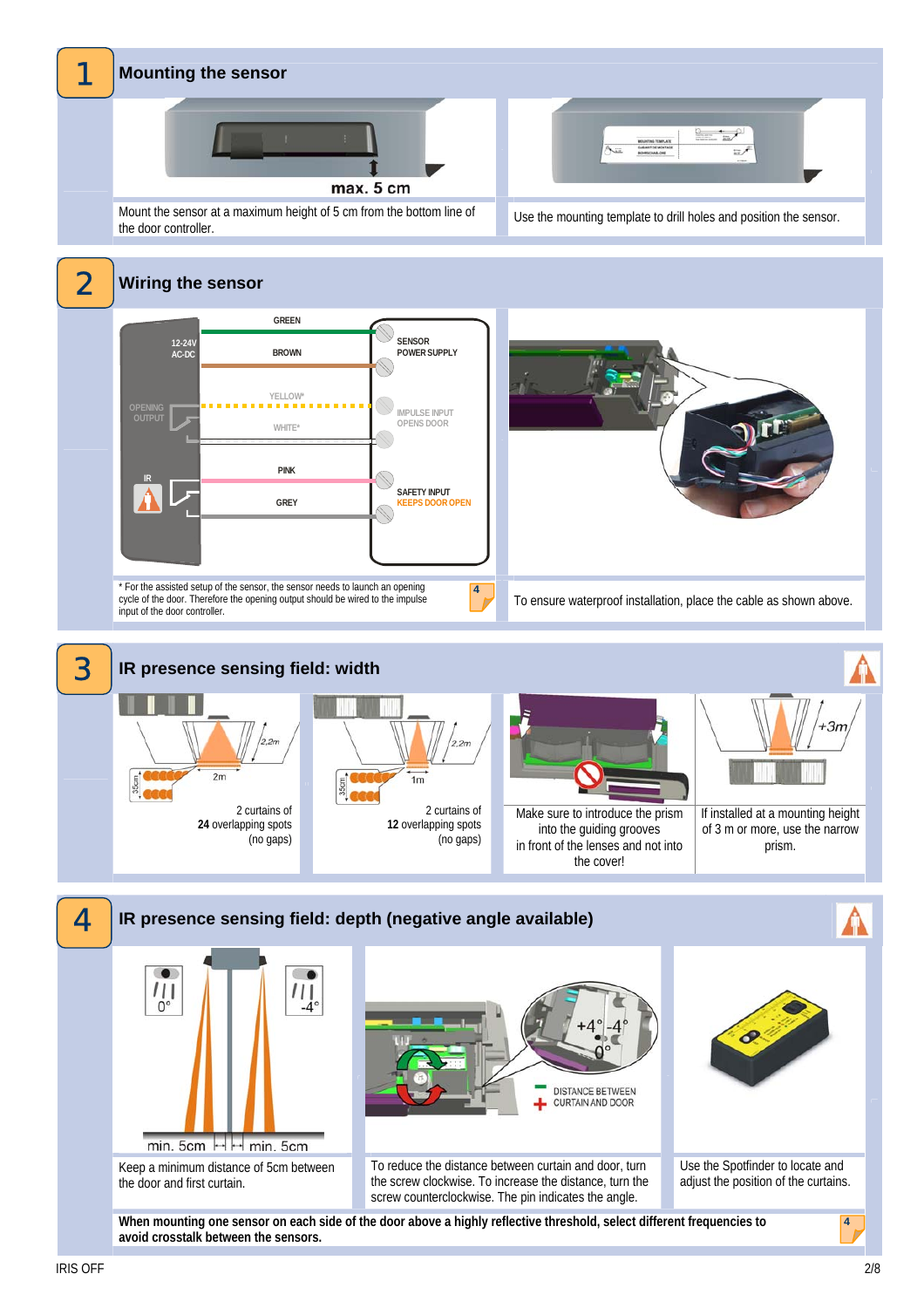



## 1 **Important remote control adjustments**

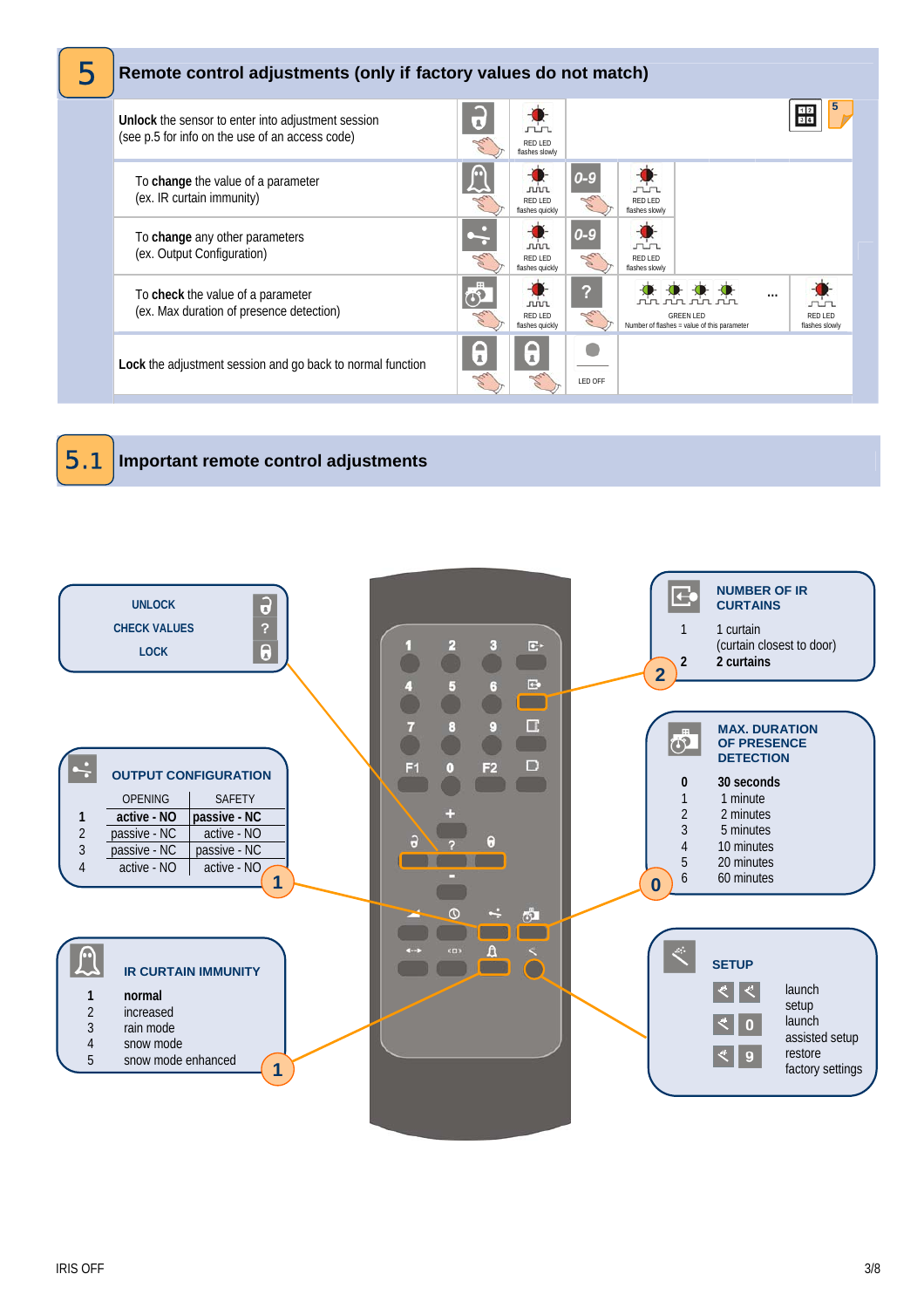

1 **Additional remote control adjustments**  5.3

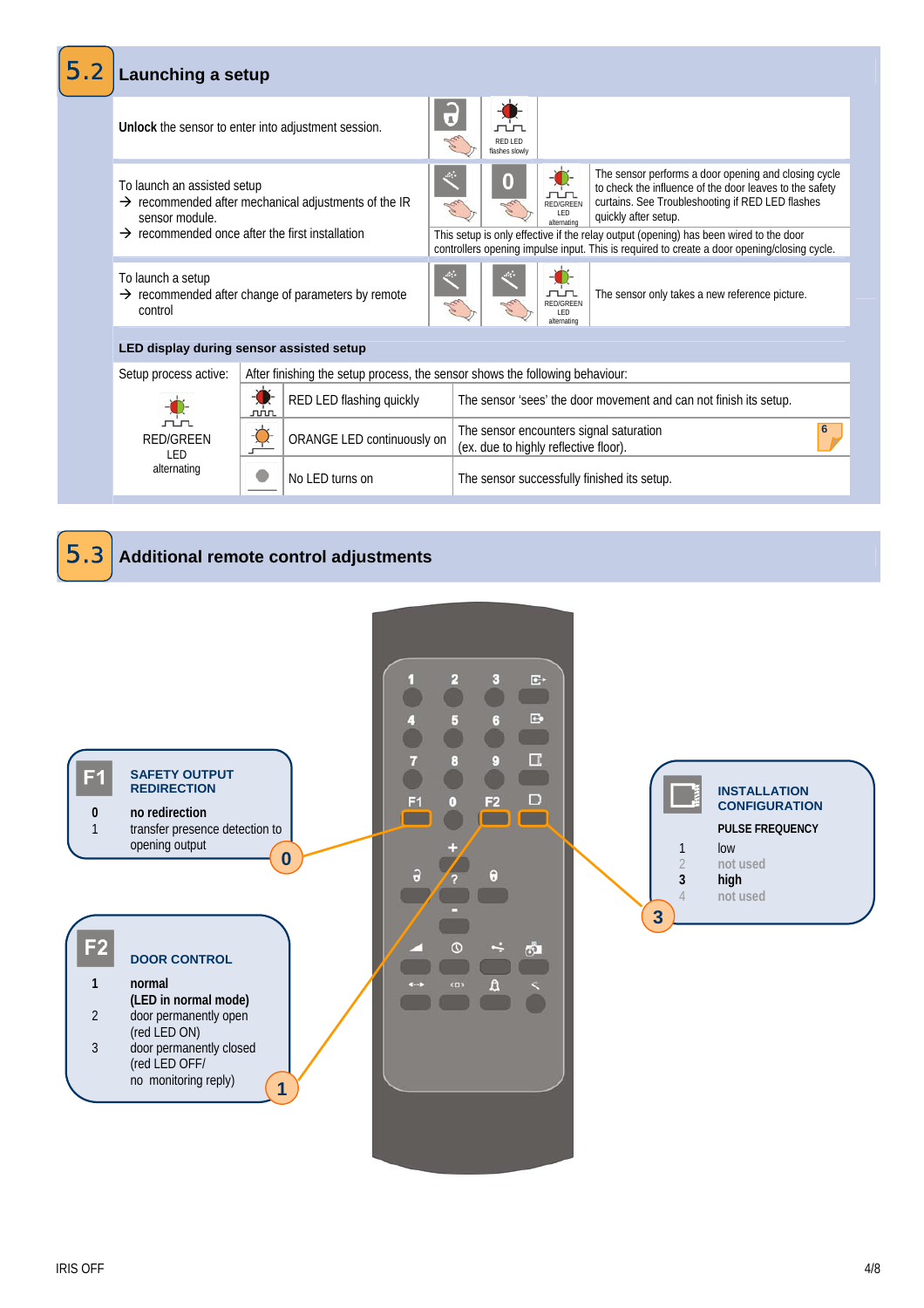|                                   |                                                                                                                                                                                                                                                                                                                                                                                                     |                                                                                                                                                             | <b>INSTALLATION TIPS</b>                                                                                                                                                                                                                                                                                                                        |  |
|-----------------------------------|-----------------------------------------------------------------------------------------------------------------------------------------------------------------------------------------------------------------------------------------------------------------------------------------------------------------------------------------------------------------------------------------------------|-------------------------------------------------------------------------------------------------------------------------------------------------------------|-------------------------------------------------------------------------------------------------------------------------------------------------------------------------------------------------------------------------------------------------------------------------------------------------------------------------------------------------|--|
| 4                                 |                                                                                                                                                                                                                                                                                                                                                                                                     |                                                                                                                                                             |                                                                                                                                                                                                                                                                                                                                                 |  |
| High mounting height<br>( > 3m)   |                                                                                                                                                                                                                                                                                                                                                                                                     |                                                                                                                                                             | If the sensor is installed higher than 3m above the floor, make sure to use the narrow prism.                                                                                                                                                                                                                                                   |  |
| <b>Rain/Snow</b>                  |                                                                                                                                                                                                                                                                                                                                                                                                     | If the sensor is exposed to rain or snow, use the URC (Universal Rain Cover)<br>even more when selecting the RAIN or SNOW mode for the IR curtain immunity: | Set the sensor to presetting 3 or 4 to increase the immunity of the sensor. You can reduce the influence of rain and snow                                                                                                                                                                                                                       |  |
|                                   | 3                                                                                                                                                                                                                                                                                                                                                                                                   | RAIN mode                                                                                                                                                   |                                                                                                                                                                                                                                                                                                                                                 |  |
|                                   |                                                                                                                                                                                                                                                                                                                                                                                                     | SNOW mode                                                                                                                                                   |                                                                                                                                                                                                                                                                                                                                                 |  |
|                                   | $\mathfrak{L}$<br>$5\overline{5}$                                                                                                                                                                                                                                                                                                                                                                   | SNOW mode enhanced                                                                                                                                          |                                                                                                                                                                                                                                                                                                                                                 |  |
| Setup                             | $\bf{0}$                                                                                                                                                                                                                                                                                                                                                                                            | Assisted Setup (~14sec)                                                                                                                                     | Sensor checks the influence of the door leaves on the IR<br>curtains (performs a door open/door close cycle)                                                                                                                                                                                                                                    |  |
|                                   |                                                                                                                                                                                                                                                                                                                                                                                                     | Standard Setup (~4sec)                                                                                                                                      | Sensor only learns its environment                                                                                                                                                                                                                                                                                                              |  |
|                                   | After adjusting the sensor for the first time, it is recommended to launch an "assisted Setup".<br>If the IR sensor module "sees" the door movement, move the curtains out of the door leaves.                                                                                                                                                                                                      |                                                                                                                                                             |                                                                                                                                                                                                                                                                                                                                                 |  |
| <b>Access Code</b><br>1 2 <br>3 4 | The access code is recommended to set sensors that are installed close to each other with remote control. If you forget the<br>programmed code, you can still gain access to the sensor during the first minute after powering up. During this time,<br>unlocking the sensor does not require entering an access code. You can then program a new code or remove the code by<br>entering LOCK 0000. |                                                                                                                                                             |                                                                                                                                                                                                                                                                                                                                                 |  |
|                                   | $\partial$                                                                                                                                                                                                                                                                                                                                                                                          | 0<br>0                                                                                                                                                      | Save an access code (between 1 and 4 digits)                                                                                                                                                                                                                                                                                                    |  |
|                                   | $\partial$                                                                                                                                                                                                                                                                                                                                                                                          | $\pmb{\theta}$<br>$\theta$<br>$\bf{0}$<br>0<br>$\mathbf{0}$<br>$\bf{0}$                                                                                     | Delete the access code (0 or 0000)                                                                                                                                                                                                                                                                                                              |  |
| Overlapping<br><b>IR-curtains</b> |                                                                                                                                                                                                                                                                                                                                                                                                     |                                                                                                                                                             | Overlapping IR-curtains from sensors installed side-by-side may cause disturbances due to crosstalk.<br>Select different frequencies on each sensor to avoid crosstalk (see setting "Installation configuration" on p.4).<br>Attention: avoid curtains that are overlapping by more than 30 cm (at 2,2m mounting height, using the wide prism). |  |
| Only one single<br>impulse input  | If your door controller has only one single impulse input for motion impulse (open the door) and no safety input (keep the<br>door open), use the "Safety Output Redirection" to transfer the safety detection (IR sensor module) to the motion impulse<br>output and connect only the motion output to your door controller:                                                                       |                                                                                                                                                             |                                                                                                                                                                                                                                                                                                                                                 |  |
| on door controller                |                                                                                                                                                                                                                                                                                                                                                                                                     | Safety Output Redirection                                                                                                                                   | 1 (= transfer presence detection to the motion output)                                                                                                                                                                                                                                                                                          |  |
| Check the wiring                  |                                                                                                                                                                                                                                                                                                                                                                                                     |                                                                                                                                                             | Push the left push button to release the outputs. The door should close and the LED should switch off.                                                                                                                                                                                                                                          |  |
| <b>Push Buttons</b>               |                                                                                                                                                                                                                                                                                                                                                                                                     |                                                                                                                                                             | For more information on the use of the push buttons, ask our quick reference guide "How to use push buttons".                                                                                                                                                                                                                                   |  |
| Monitoring of safety<br>sensor    |                                                                                                                                                                                                                                                                                                                                                                                                     |                                                                                                                                                             | If your door controller monitors its safety sensors, you have to use an IRIS ON or PULSE.                                                                                                                                                                                                                                                       |  |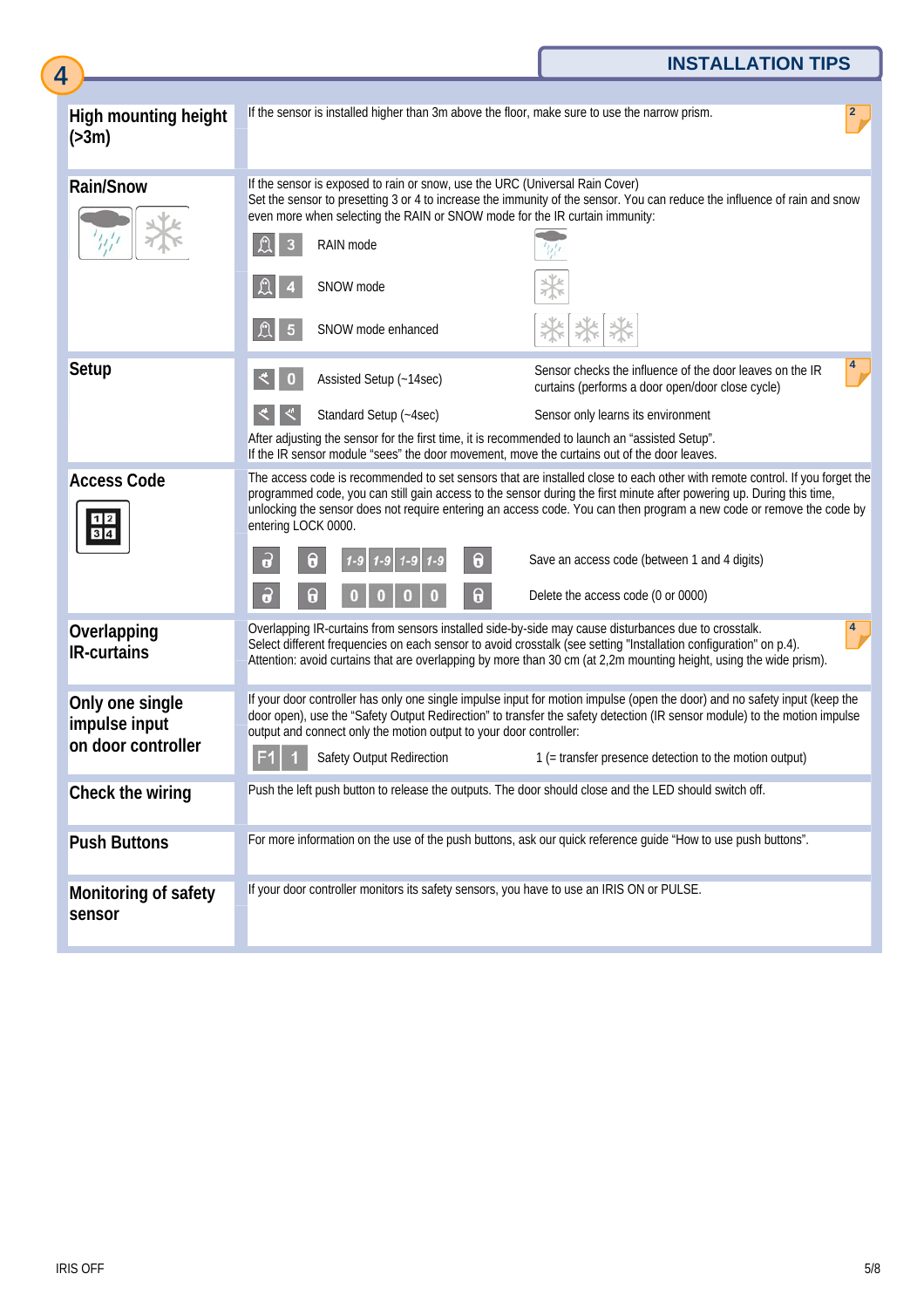## **TROUBLESHOOTING**

|     | <b>SYMPTOMS</b>                                                   | <b>POSSIBLE CAUSES</b>                                                                      | <b>CORRECTIVE ACTION</b>                                                                                                                                                        |                          |
|-----|-------------------------------------------------------------------|---------------------------------------------------------------------------------------------|---------------------------------------------------------------------------------------------------------------------------------------------------------------------------------|--------------------------|
| nn. | Red LED flashing quickly after an<br>assisted setup.              | The sensor 'sees' the door movement and<br>can not finish its setup.                        | Adjust the position of the IR curtains.                                                                                                                                         | $\overline{\frac{2}{2}}$ |
|     | Red LED permanently ON after an<br>assisted setup.                | The sensor fails the IR test.                                                               | 1. Cut and restore the power supply.<br>2. Launch a new assisted setup.<br>If the LED still stays ON, replace the sensor.                                                       |                          |
|     | Red LED ON                                                        | The sensor detects a presence.                                                              | Wait as long as the time set in the "maximum duration of<br>presence detection" setting or launch an assisted setup<br>(with the remote control or right push button).          | $3 - 4$                  |
|     | Red LED ON<br>The presence detection is disturbed by<br>the rain. |                                                                                             | Increase the immunity of the curtains (value 3 - 5)                                                                                                                             | $\mathbf{3}$             |
|     | Orange LED flashes                                                | The sensor signals an internal fault.                                                       | Cut and restore the power supply.<br>If the orange LED flashes again, replace faulty sensor.                                                                                    |                          |
|     | Orange LED ON                                                     | The sensor encounters signal saturation.                                                    | 1. Use the wide field prism and/or slightly increase the IR-<br>curtains angle (turning the screw counterclockwise).<br>2. Launch an assisted setup.                            | $2 + 4$                  |
|     | The door is not closing.<br><b>LED OFF</b>                        | 1. On-Off switch at door control is in wrong<br>position or is faulty.                      | Check to insure that On-Off switch for door is in<br>ON or AUTOMATIC position.                                                                                                  |                          |
|     |                                                                   | 2. Improper output configuration on the sensor.                                             | Check the output configuration setting on each sensor.                                                                                                                          | 3 <sup>2</sup>           |
|     | Unwanted presence detection                                       | 1. The sensor is not placed properly.                                                       | Fasten the sensor firmly.                                                                                                                                                       |                          |
|     |                                                                   | 2. The front face is not properly fixed.                                                    | Check whether the front face prism is placed into<br>the guiding grooves and not in the sensor cover.                                                                           |                          |
|     | Door keeps recycling open-closed.                                 | The sensor is disturbed by the door motion<br>because it sees the door or feels vibrations. | Increase the IR curtains angle by turning the screw<br>counterclockwise.                                                                                                        |                          |
|     | The sensor does not respond to the<br>remote control.             | 1. Batteries in the remote control are not<br>installed properly or dead.                   | Verify whether the batteries are installed correctly<br>or replace batteries.                                                                                                   |                          |
|     |                                                                   | 2. Remote control badly pointed.                                                            | Point the remote control towards the sensor.                                                                                                                                    |                          |
|     | The sensor does not unlock when access<br>code is entered.        | Wrong code being entered.                                                                   | Cut and restore power supply. No code is required to<br>unlock during the first minute after powering.<br>Press on "unlock", then on "lock" and introduce<br>a new access code. |                          |